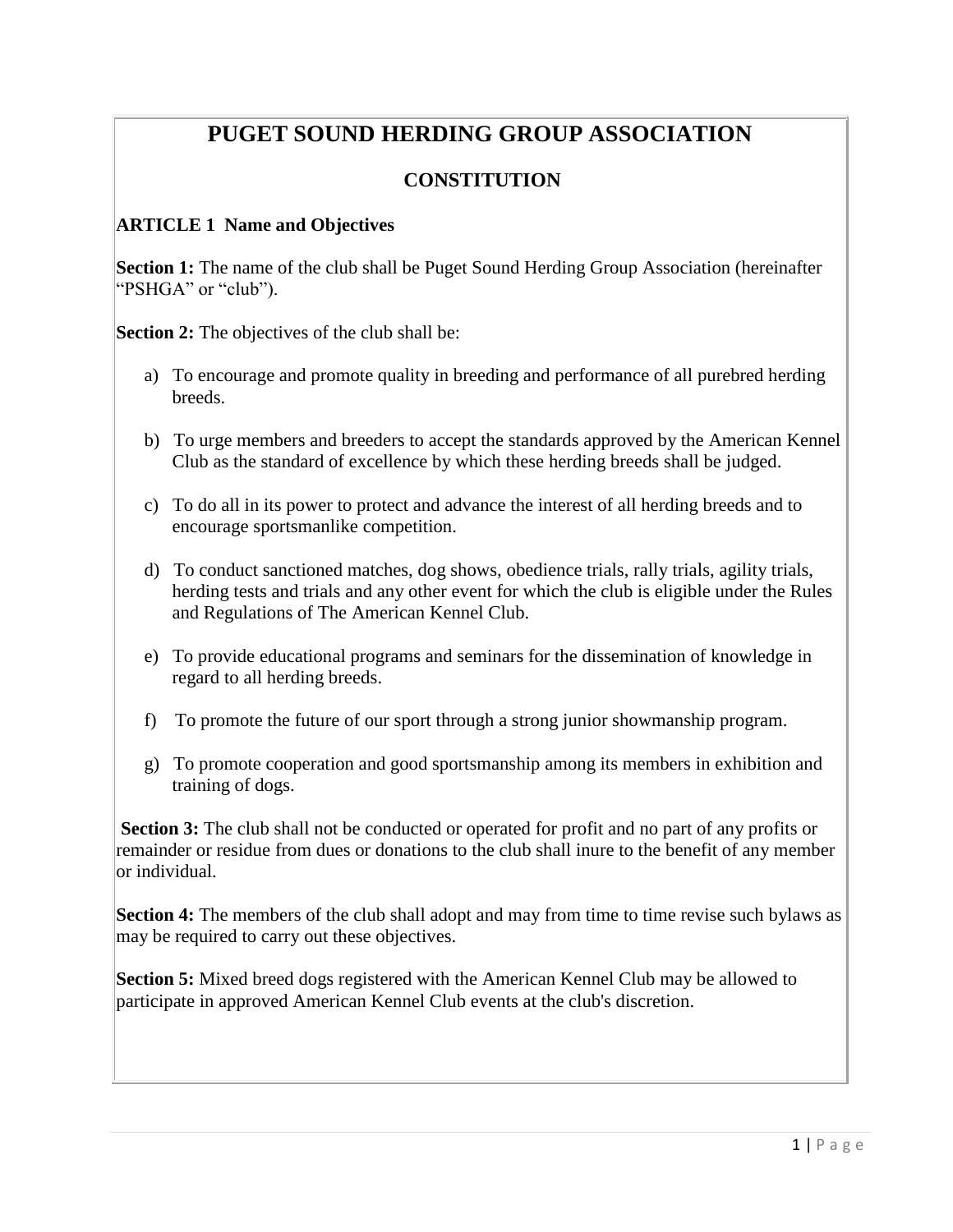# **BYLAWS**

## **ARTICLE 1 Membership**

**Section 1:** Eligibility. There shall be 4 types of membership:

- a) Individual Membership: Open to any individual, 18 years of age or older, who is in good standing with the American Kennel Club and who subscribe to the purposes of this club. Individual members can hold an office and have voting rights as outlined in Article 2, Section 5.
- b) Family Membership: Open to two adults, residing in the same household, who are 18 years of age or older and in good standing with the American Kennel Club and who subscribe to the purposes of this club. Family Membership members can each individually hold an office and there is a maximum of 2 votes per Family Membership.
- c) Associate Membership: Open to an individual, living outside of the club's geographical area, or those within the geographical area who are unable to be active or participate in at least 50% of the club activities, who is 18 years of age or older and in good standing with the American Kennel Club and who subscribe to the purposes of this club. This is a nonvoting membership and Associate Members may not hold office.
- d) Junior Membership: Open to juniors between the ages of 9-17 years, who are actively involved in the sport of dogs. Junior members may convert to Individual Membership at age 18. This is a non-voting membership, and Junior Members may not hold office.

**Section 2:** Dues. Membership dues shall be set by the board of directors, but shall not exceed the following:

- a) Individual Membership dues shall not exceed \$100.00 per year.
- b) Family Membership dues shall not exceed \$150.00 per year.
- c) Associate Member's dues shall not exceed \$50.00 per year.
- d) Junior Membership dues shall not exceed \$50.00 per year.

Dues are payable on or before the first day of February  $(1<sup>st</sup>)$  and considered delinquent after March 1. Members whose dues are not paid for the current fiscal year may not vote or run for office. The treasurer shall send to each member a statement of dues for the ensuing year two months prior to the start of the fiscal year which begins December 1.

**Section 3:** Election to Membership. Each applicant for membership shall apply on such form approved by the board of directors and which shall indicate that the applicant agrees to abide by the PSHGA constitution and bylaws and the rules of the American Kennel Club. The application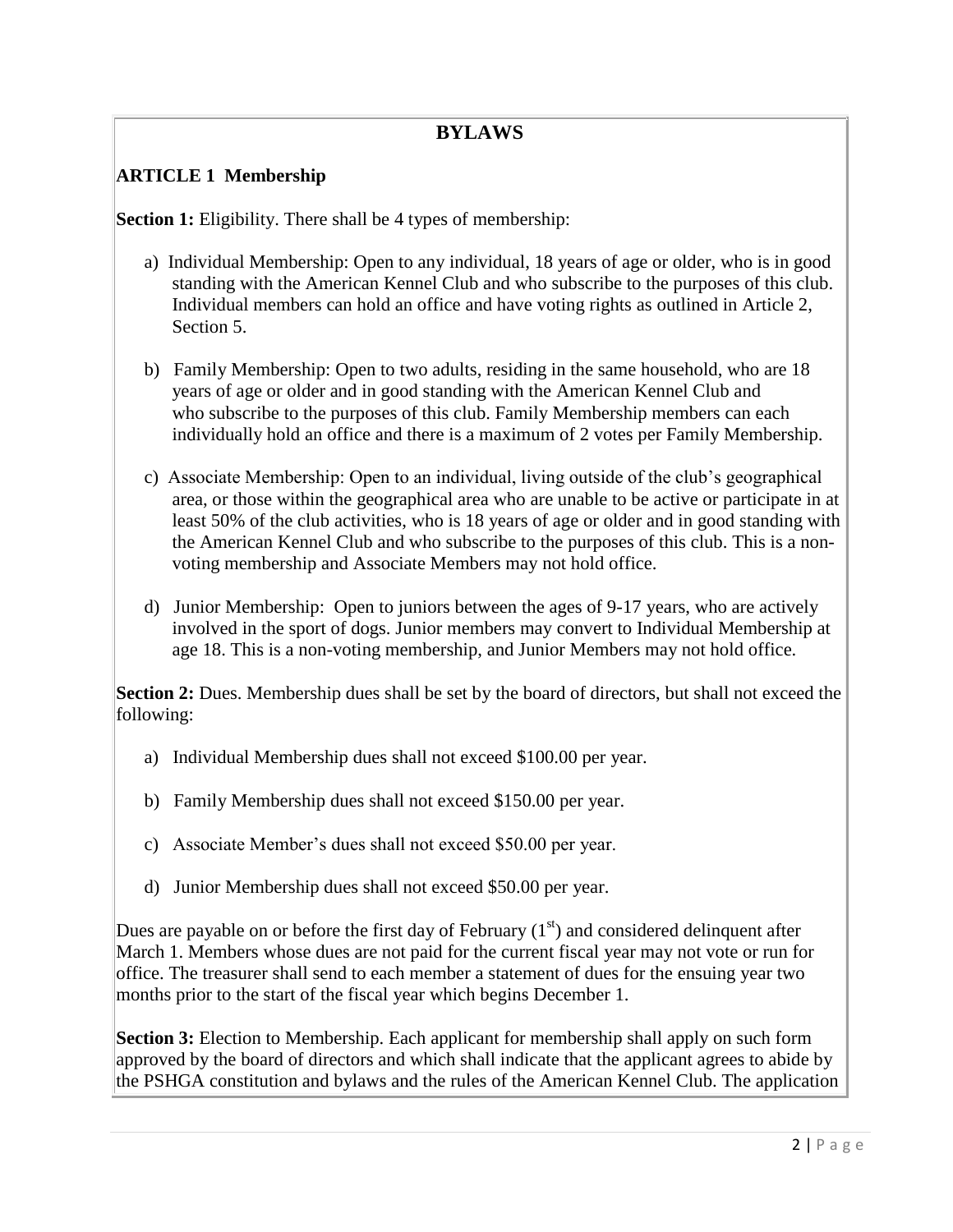shall state the name, address, and occupation of the applicant and it shall carry the endorsement of two members in good standing. Accompanying the application, the prospective members shall submit dues payment for the current year. All applications are to be filed with the secretary. Members will be provided notice of the applicant and sponsors via email and the name of the applicant and sponsors will be published in the next newsletter. At the first club meeting following the newsletter publication the application will be voted upon provided that 2 weeks have elapsed following publication. Affirmative votes of 2/3 of the members present and voting at that meeting shall be required to elect the applicant.

Applicants accepted for membership nine months after the start of the fiscal year shall be considered paid members for the remainder of the current year and the following year.

Applicants for membership who have been rejected may not reapply within six months after such rejection.

**Section 4:** Termination of membership. Membership may be terminated:

- a) by resignation. Any member in good standing may resign from the club upon written notice to the secretary, but no member may resign when in debt to the club. Dues obligations are considered a debt to the club and they are incurred on the first day of each fiscal year.
- b) by lapsing. A membership will be considered as lapsed and automatically terminated if such member's dues remain unpaid sixty (60) days after the first day of the fiscal year; however, the board may grant an additional sixty (60) days of grace to such delinquent members in meritorious cases. In no case may a person, whose dues are unpaid as of the day of any meeting, be entitled to vote.
- c) by expulsion. A membership may be terminated by expulsion as provided in Article VI of these bylaws.

# **ARTICLE 2 Meetings and Voting**

**Section 1:** Club meetings. Meetings of the club shall be held at a minimum 6 times per year within the Puget Sound, Washington State area via physical meeting, telephone conference call or video conference at such hour and place as may be designated by the board of directors. Meeting Notices will be posted on the PSHGA Website. The quorum of such meetings shall be 20 percent of the voting members in good standing.

**Section 2:** Special Club Meetings. Special club meetings may be called by the president, or by a majority vote of the members of the board who are present and voting at any regular or special meeting of the board; and shall be called by the corresponding secretary upon receipt of a petition signed by five voting members of the club who are in good standing. The quorum of such meetings shall be 20 percent of the voting members in good standing. Such special meetings shall be held within the Puget Sound, Washington State area via physical meeting, telephone conference call or video conference.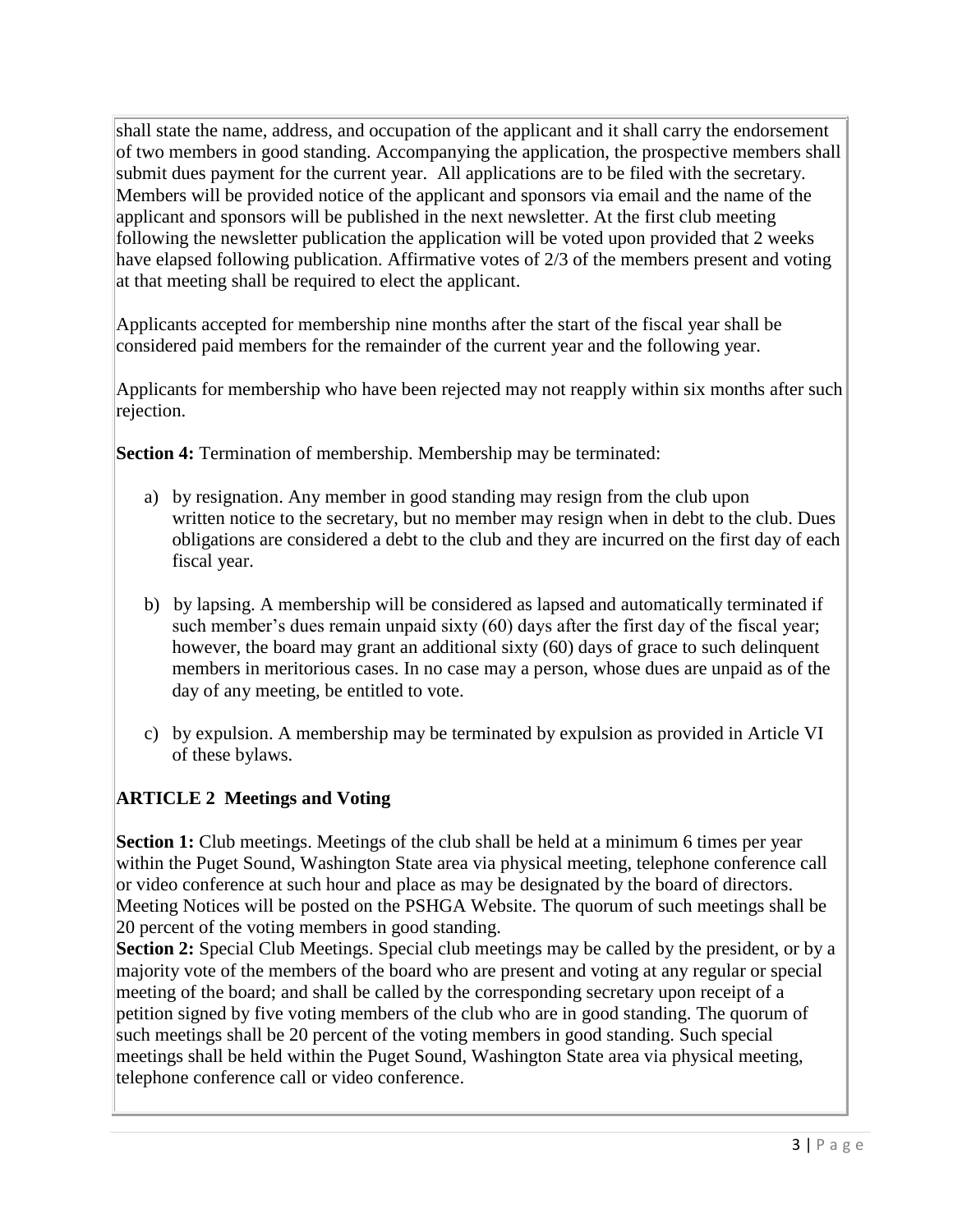**Section 3:** Board Meetings: Meetings of the board of directors shall be held at least 6 times per year within the Puget Sound, Washington State area via physical meeting, telephone conference call or video conference and at such hour and place as may be designated by the board. Written notice of such meetings shall be provided at least 5 days prior to the date of the meeting. The quorum for such a meeting shall be a majority of the board.

**Section 4:** Special Board Meetings: Special meetings of the board may be called by the president and shall be called by the corresponding secretary upon receipt of a written request signed by at least 3 members of the board. Such special meetings shall be held within the Puget Sound, Washington State area via physical meeting, telephone conference call or video conference and at such place, date, and hour as may be designated by the person authorized herein to call such a meeting. Written notice of such meeting shall be provided by the corresponding secretary at least 5 days and not more than 10 days prior to the date of the meeting. Any such notice shall state the purpose of the meeting and no other business shall be transacted thereat. A quorum for such a meeting shall be a majority of the board.

**Section 5:** Voting. Each member in good standing whose dues are paid for the current year shall be entitled to one vote at any club meeting at which he or she is present. Proxy voting will not be permitted at any club meeting or election.

# **ARTICLE 3 Directors and Officers**

**Section 1:** Board of Directors. The board shall be comprised of the Officers and the Board at Large, all of whom shall be members in good standing and all of whom shall be elected at the club's annual meeting as provided in Article IV and shall serve until their successors are elected. General management of the club's affairs shall be entrusted to the board of directors.

**Section 2:** Officers. The club's officers, consisting of the president, vice president, past president, secretary, treasurer, shall serve in their respective capacities both with regard to the club and its meetings and the board and its meeting.

- a) The president shall preside at the meetings of the club and of the board and shall have the duties and powers normally appurtenant to the office of president in addition to those particularly specified in these bylaws.
- b) The vice president shall have the duties and exercise the powers of the president in case of the president's death, absence, or incapacity.
- c) The secretary shall keep a record of all meetings of the club and of the board and of all matters of which a record shall be ordered by the club.

 The Secretary shall be responsible for corresponding with members on a monthly basis through the club's newsletter, have charge of the club's general correspondence, notify members of special meetings, and carry out such other duties as are prescribed in these bylaws. The corresponding secretary shall notify new members of the election to membership, notify officers and directors of their election to office, keep a roll of the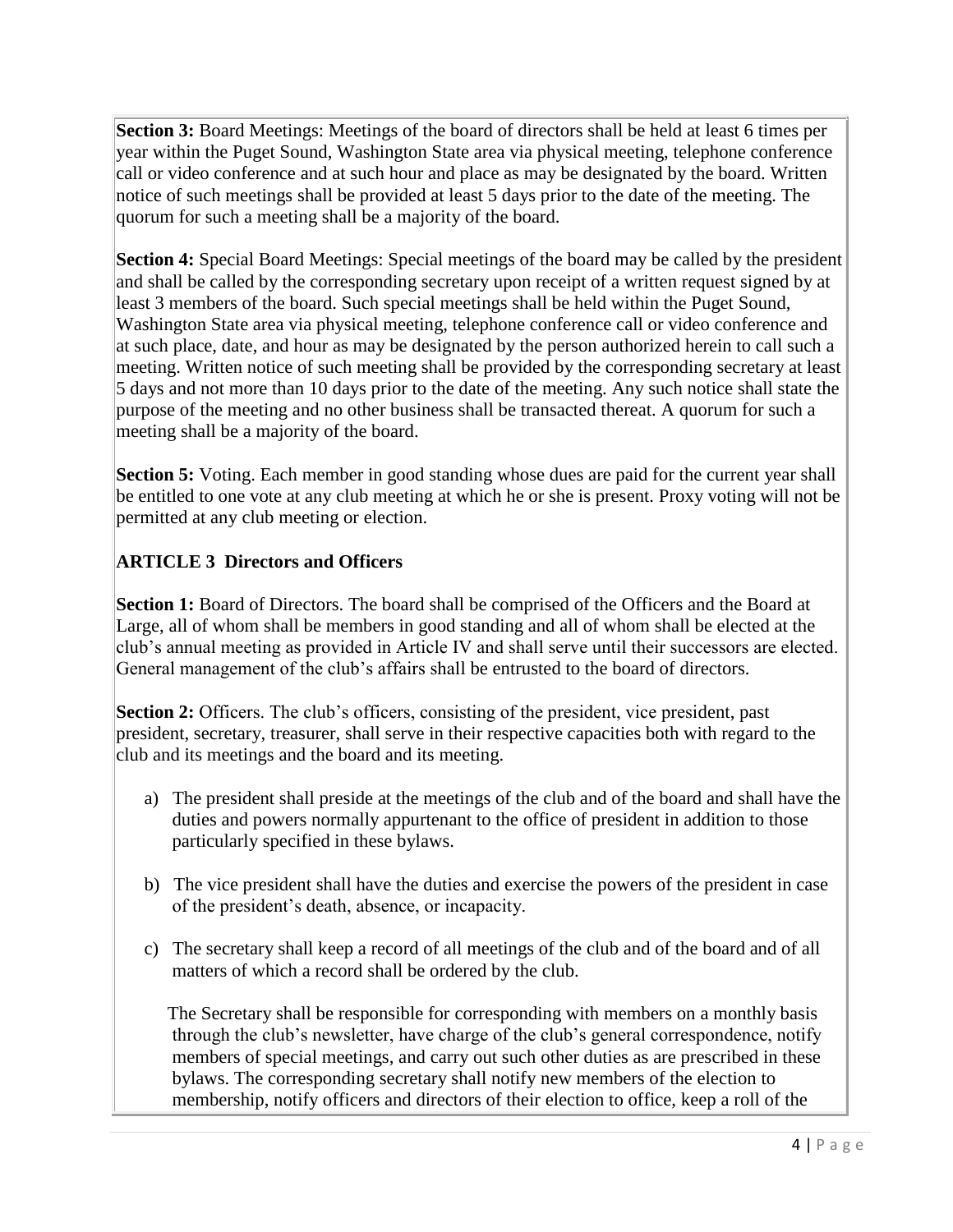members of the club with addresses, and carry out such other duties as are prescribed in these bylaws.

- d) The treasurer shall collect and receive all moneys due or belonging to the club. Moneys shall be deposited in a bank designated by the board, in the name of the club. The books shall be open at all times to inspection by the board, and a report shall be given at every meeting on the condition of the club's finances and every item or receipt or payment not before reported. At the annual meeting an accounting shall be rendered of all moneys received and expended during the previous fiscal year. An annual audit shall occur for the previous fiscal year within 30 days of the annual meeting with 2 members in good standing, (1 current, 1 board). The treasurer shall be bonded in such amount as the board of directors shall determine.
- e) The board member(s) shall be a member in good standing, who has been elected at the annual meeting for a two-year term.
- f) The past president shall be an advisory, non-voting position only.

**Section 3:** Vacancies. Any vacancies occurring on the board or among the offices during the year shall be filled until the next annual election by a majority vote of the then members of the board at its first regular meeting following the creation of such vacancy, or at a special board meeting called for that purpose: except that a vacancy in the office of the president shall be filled automatically by the vice president and the resulting vacancy in an office of the vice president shall be filled by the board.

### **ARTICLE 4** The Club Year, Annual Meeting, Elections

**Section 1:** Club Year: The club's fiscal year shall begin on the first day of January and end on the 31st day of December.

**Section 2:** Annual Meeting. The Club's annual meeting shall be in November. Officers, except the past president, and directors for the ensuing year shall be elected at the annual meeting by secret, written ballot from among those nominated in accordance with Section 4 of this Article. They shall take office immediately upon conclusion of the election and each retiring officer shall turn over to his or her successor in office all properties and records relating to that office within 30 days after the election.

**Section 3:** Elections: The nominated candidate receiving the greatest number of votes for each office shall be declared elected. The nominated candidates for other open positions on the board who receive the greatest number of votes for such positions shall be declared elected.

**Section 4:** Nominations: No person may be a candidate in a club election who has not been nominated. Four months prior to the annual meeting, the board shall select a nominating committee consisting of 3 members and 2 alternates, not more than one of whom may be a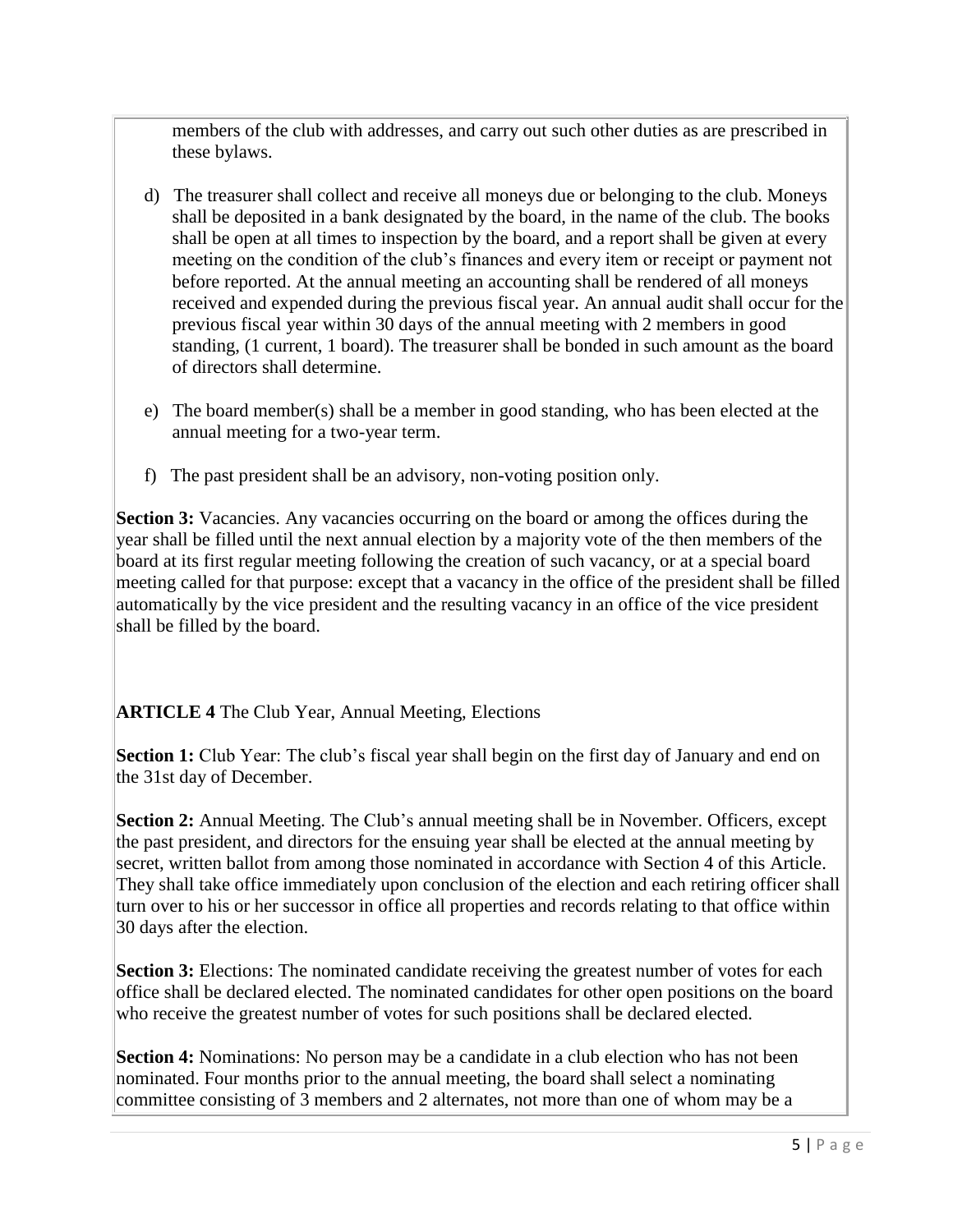member of the board. The corresponding secretary shall immediately notify the committee members and alternates of the selection. The board shall name the chairperson for the committee and it shall be their duty to call a committee meeting.

- a) The committee must nominate one candidate for each office and candidates for the open positions of the board and after securing the consent of each person so nominated shall immediately report their nominations to the corresponding secretary in writing.
- b) Upon receipt of the nominating committee's report, the corresponding secretary shall, at least two weeks before the last membership meeting prior to the annual meeting, notify each member in writing, through the newsletter, of the candidates so nominated.
- c) Additional nominations may be made at the last membership meeting prior to the annual meeting by any voting member in good standing in attendance, provided the person so nominated accepts when his or her name is proposed or provided that, if the proposed candidate is not in attendance at this meeting, his/her proposer shall present the corresponding secretary a written statement signifying his or her willingness to be a candidate.
- d) No person may be a candidate for more than one position. Additional nominations which are provided for herein may be made only from among those members who have not accepted a nomination from the nominating committee.
- e) Nominations cannot be made at the annual meeting or in any manner other than as provided in this Section.

# **ARTICLE 5 Committees**

**Section 1:** The board may each year appoint standing committees to advance the work of the club in such matters as Shows, Matches, Performance Events, Trophies, Annual Awards, Membership, Education, Publicity, Genetics, Club Historian, and other fields which may well be served by committees. Such committees shall always be subject to the final authority of the board. Special Committees may also be appointed by the board to aid the club on particular projects.

**Section 2:** Any committee appointed may be terminated by a majority vote of the full membership of the board upon written notice to the chairman and the board may appoint successors to those persons whose services have been terminated.

### **ARTICLE 6 Discipline**

**Section 1:** American Kennel Club Suspension: Any member who is suspended from any of the privileges of the American Kennel Club automatically shall be suspended from the privileges of this club for a like period.

**Section 2:** Charges: Any member may prefer charges against a member for alleged misconduct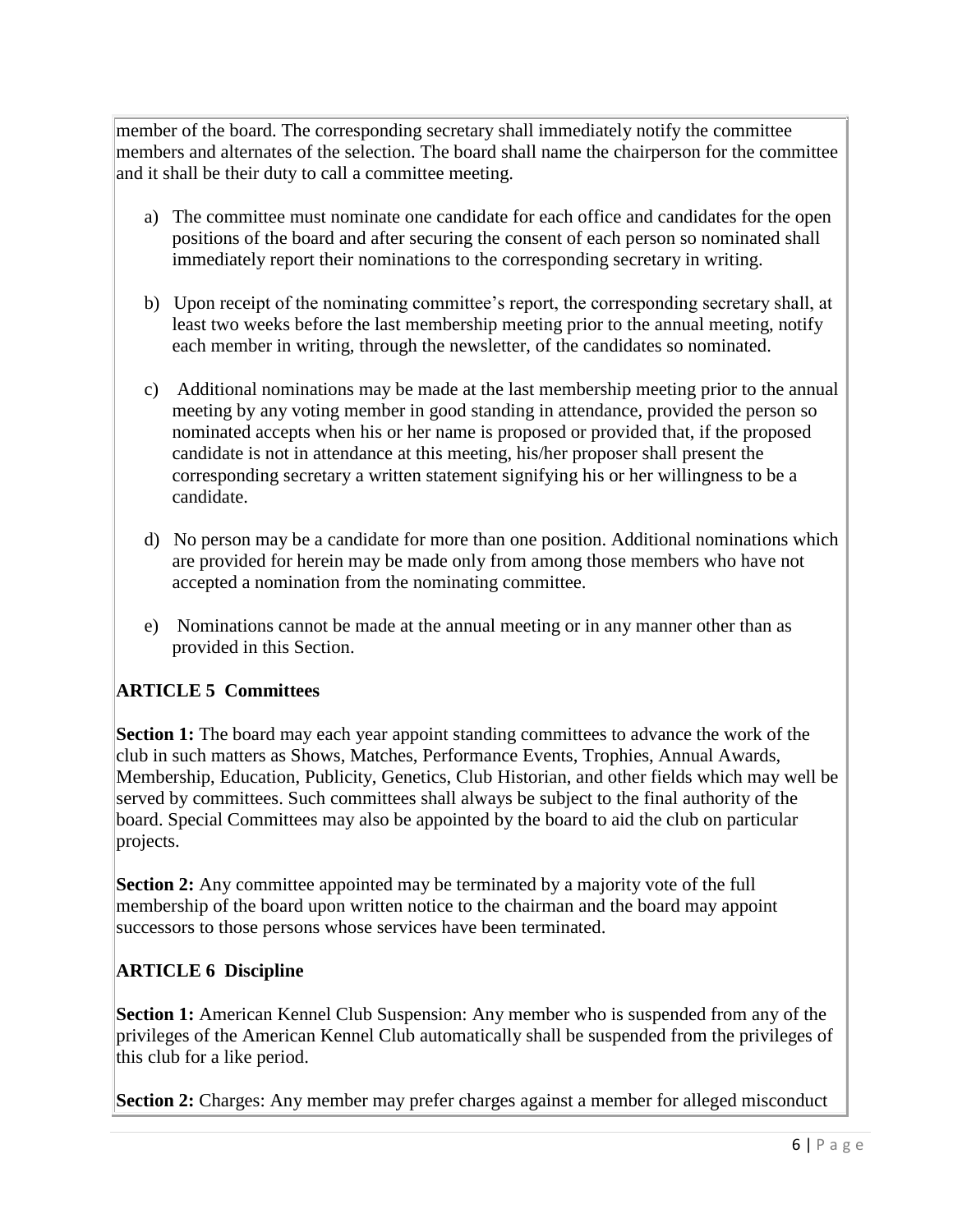prejudicial to the best interests of the Club. Written charges with specifications must be filed in duplicate with the recording secretary together with a deposit of \$25.00 which shall be forfeited if such charges are not sustained by the board following a hearing. The recording secretary shall promptly send a copy of the charges to each member of the board or present them at a board meeting and the board shall first consider whether the actions alleged in the charges, if proven, might constitute prejudicial to the best interests of the Club. If the board considers that the charges do not allege conduct which would be prejudicial to the best interest of the club, it may refuse to entertain the jurisdiction.

**Section 3:** Board Hearing: The board shall have complete authority to decide whether counsel may attend the hearing, but both complainant and defendant shall be treated uniformly in that regard. Should the charges be sustained, after hearing all the evidence and testimony presented by the complainant and defendant, the board may by a majority vote to those present, reprimand or suspend the defendant from all privileges of the Club for not more than 6 months from the date of the hearing. Also, if it deems that punishment insufficient, it may recommend to the membership that the penalty be expulsion. In such case, the suspension shall not restrict the defendant's right to appear before his or her fellow members at the ensuing club meeting which considers the board's recommendation. Immediately after the board has reached a decision, its findings shall be put in written form and filed with the recording secretary. The recording secretary, in turn, shall notify each of the parties of the board's decision and penalty, if any.

**Section 4:** Expulsion: Expulsion of a member from the club may be accomplished only at a meeting of the club following a board meeting and upon the board's recommendation as provided in Section 3 of this Article. Such proceedings may occur at a regular or special meeting of the club to be held within 60 days but not earlier than 30 days after the date of the board's recommendation. The defendant shall have the privilege of appearing in his/her behalf, though no evidence shall be taken at this meeting. The president shall read the charges and the board's findings and recommendations and shall invite the defendant if present to speak in his/her own behalf if he or she wishes. The members shall then vote by secret written ballot on the proposed expulsion. If expulsion is not so voted, the board's suspension shall stand.

### **ARTICLE 7 Amendments**

**Section 1:** Amendments to the Constitution and Bylaws may be proposed by the board of directors or by written petition addressed to the recording secretary signed by 20% of the membership in good standing. Amendments proposed by such petition shall be promptly considered by the board of directors and must be submitted to the members with recommendations of the board by the secretary for a vote within 3 months of the date when the petition was received by the recording secretary.

**Section 2:** The Constitution and Bylaws may be amended by a 2/3 secret vote of the members present at any regular or special meeting called for the purpose, provided the proposed amendments have been included in the notice of the meeting and provided to each member at least 15 days prior to the date of the meeting.